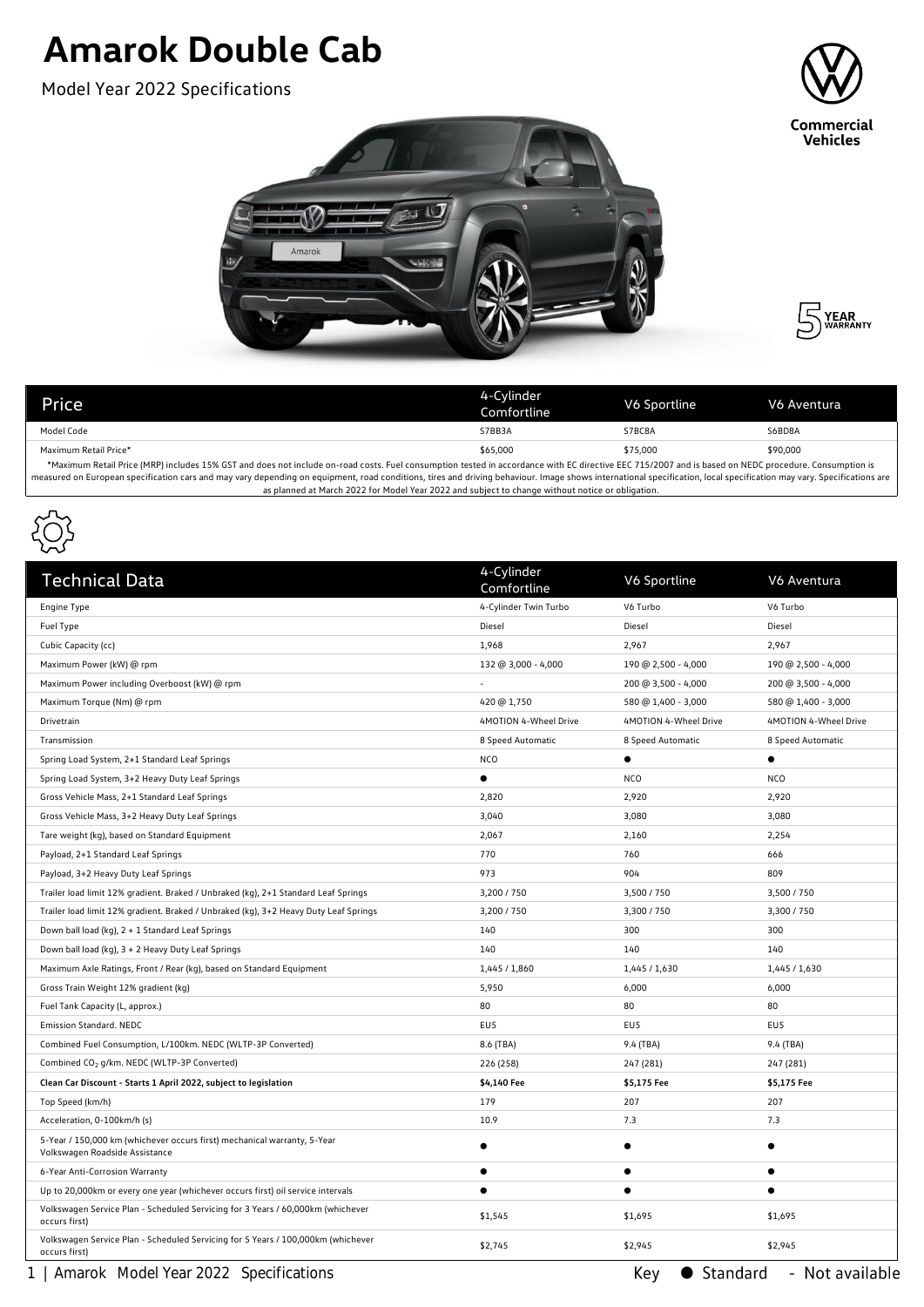

\*This value applies for unladen weight. When loaded, the wheelbase is 3,090 mm.



| Safety and Security                                                                                                           |           | 4-Cylinder<br>Comfortline | V6 Sportline | V6 Aventura |
|-------------------------------------------------------------------------------------------------------------------------------|-----------|---------------------------|--------------|-------------|
| Airbags - driver & front passenger, with front passenger airbag deactivation                                                  | 4UF / 4UD |                           |              |             |
| Airbags - side and curtain airbag for front passengers                                                                        | 4X3       |                           |              |             |
| Anti-spin regulation (ABS/ASR) including Off-road ABS, along with electronic<br>differential lock (EDL)                       | 1AT       |                           |              |             |
| ESP (Electronic Stability Program) with hill start / descent assist and trailer<br>stabilisation                              | 1AT       |                           |              |             |
| Anti-theft alarm system with interior monitoring, backup horn, towing protection,<br>and all-door unlocking                   | 7AS       |                           |              |             |
| Central locking system with radio remote control, interior release mechanism, and<br>SAFELOCK                                 | 4K3       |                           |              |             |
| 5 x 3-point lap and diagonal seatbelts                                                                                        | $***$     |                           |              |             |
| Dual piston disc brakes in front and drum brakes rear with EBD (electronic brake-<br>force distribution)                      | 2E3       |                           |              |             |
| 332mm diameter disc brakes front and 300mm diameter disc brakes in the rear<br>with EBD (electronic brake-force distribution) | 2E4       |                           |              |             |
| Warning buzzer and light for driver seatbelt and front passenger seat belt not<br>fastened                                    | 9P3       |                           |              |             |
| Cruise Control                                                                                                                | 8T1       |                           |              |             |
| Tire Pressure Monitoring System                                                                                               | 7K3       | \$400                     | \$400        | \$400       |
| Park Distance Control, Front & Rear, with Rear View Camera                                                                    | 7X8       |                           |              |             |



| <b>Exterior</b>                                                                                                   |                 | 4-Cylinder<br>Comfortline | V6 Sportline             | V6 Aventura              |
|-------------------------------------------------------------------------------------------------------------------|-----------------|---------------------------|--------------------------|--------------------------|
| Skid Plate at front bumper                                                                                        | $***$           |                           |                          |                          |
| Black rear bumper with integrated step                                                                            | 2JF / 0S2       |                           | $\overline{\phantom{a}}$ | $\overline{\phantom{a}}$ |
| Chrome-plated rear bumper with integrated step and chrome elements on front<br>bumper                             | 2JF / 0S6       | ٠                         |                          |                          |
| Front fog lights with cornering function                                                                          | 8WH             |                           |                          |                          |
| Bi-Xenon headlights with LED daytime running lights                                                               | ZF <sub>5</sub> |                           |                          |                          |
| Light & Vision - Rain sensor, auto lights, auto dimming interior mirror, coming<br>home and leaving home function | ZL <sub>2</sub> |                           |                          |                          |
| Electrically adjustable and heated wing mirrors                                                                   | 6XD             |                           |                          |                          |
| Electrically adjustable, heated & folding wing mirrors                                                            | 6XE             |                           | \$350                    |                          |
| Washer fluid level indicator                                                                                      | 8W1             |                           |                          |                          |
| Front side windows in heat insulating glass and Privacy glass for rear passenger<br>windows                       | QL5             |                           |                          |                          |
| Mud flaps, front and rear                                                                                         | 6N2             |                           |                          |                          |
| LED centre high-mounted stop lamp                                                                                 | 8R4 / 8R7       |                           |                          |                          |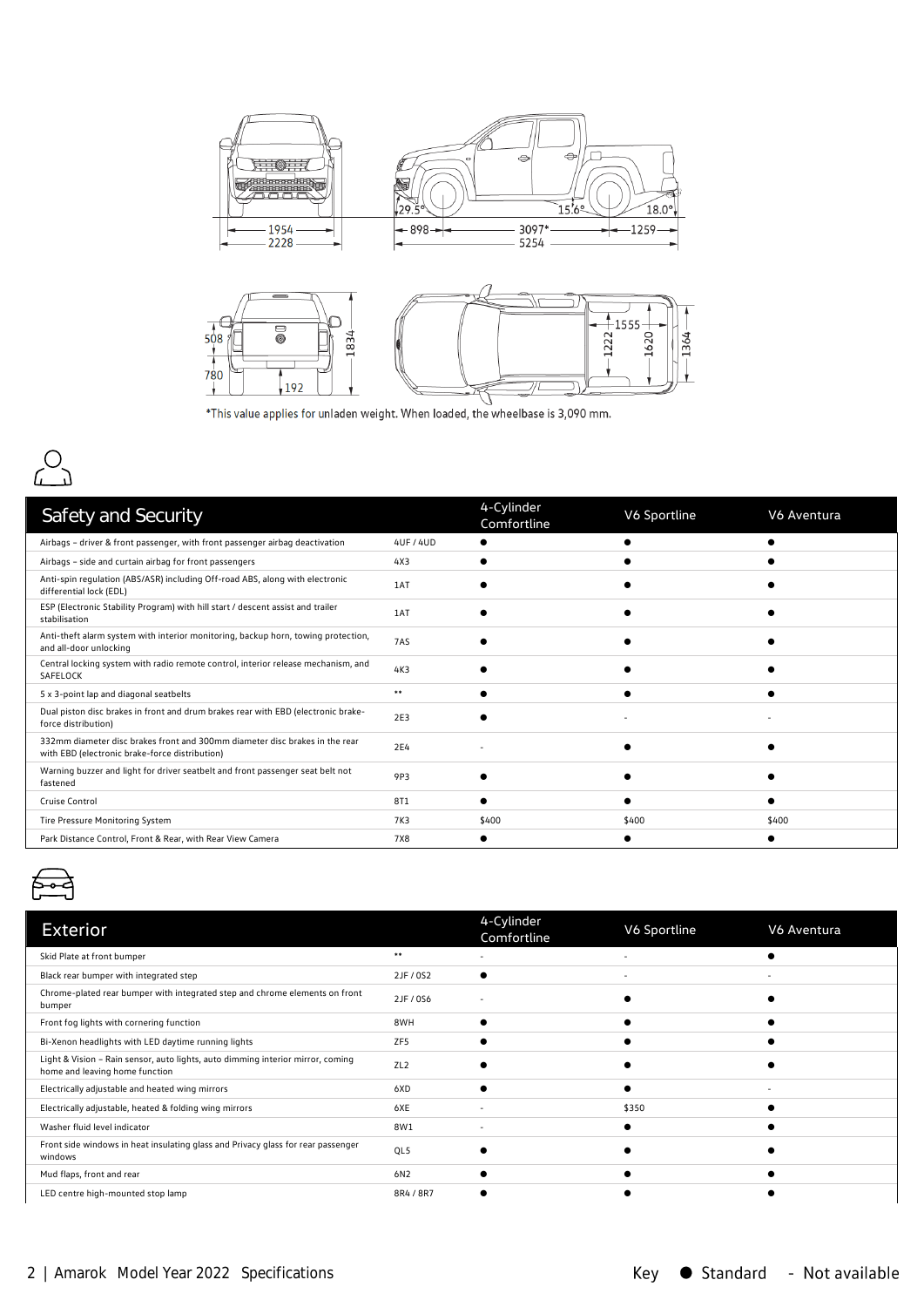| Sports Bar painted in body colour                     | IB1/YTU              | $\sim$                   | $\overline{\phantom{a}}$ |         |
|-------------------------------------------------------|----------------------|--------------------------|--------------------------|---------|
| Nerf bars (Side Steps)                                | NU <sub>2</sub>      | $\overline{\phantom{a}}$ | $\overline{\phantom{0}}$ |         |
| Black Styling Bar & Nerf bars (Side Steps)            | <b>IB4 &amp; NU2</b> | $\overline{\phantom{a}}$ | \$1,850                  |         |
| Durabed UV-resistant tray liner                       | $***$                | -                        | $\overline{\phantom{0}}$ |         |
| Rear Tray - 4 folding lashing rings for load securing | 6B4                  |                          |                          |         |
| Rear tailgate, lockable                               | 3RQ                  |                          |                          |         |
| Mechanical Differential Lock, rear axle               | 1Y4                  | \$1,250                  | \$1,250                  | \$1,250 |
| Tow bar preparation including trailer stabilisation   | 1D7                  |                          |                          |         |
|                                                       |                      |                          |                          |         |



| Interior                                                                                                                                      |                 | 4-Cylinder<br>Comfortline | V6 Sportline | V6 Aventura |
|-----------------------------------------------------------------------------------------------------------------------------------------------|-----------------|---------------------------|--------------|-------------|
| Climatronic two-zone automatic air-conditioning, with separate temperature<br>control for driver and front passenger                          | KH4             |                           |              |             |
| Leather-covered multi-function steering wheel, gear lever grip and hand brake<br>handle                                                       | ZM <sub>2</sub> |                           |              |             |
| Paddle shift levers                                                                                                                           | 1XX             | \$150                     | \$150        |             |
| Power steering with height and longitudinally adjustable safety steering column                                                               | 1N1             |                           |              |             |
| Multi-function display Plus                                                                                                                   | 9Q5             |                           |              |             |
| Multi-function display Premium                                                                                                                | <b>9Q4</b>      |                           |              |             |
| 2X Remote control folding keys                                                                                                                | 8QK             |                           | €            |             |
| Comfortline chrome elements in the passenger compartment                                                                                      | **              |                           |              |             |
| Highline chrome elements in the passenger compartment                                                                                         | 6KG             |                           |              |             |
| Sun visor, left and right, with vanity mirror and airbag warning label on front<br>passenger side                                             | 5XR             |                           |              |             |
| Leather parts: hand brake lever and gearshift knob in leather                                                                                 | 3HB             |                           |              |             |
| Storage compartments - up to 1.5L bottles in front door pockets and up to 1L<br>bottles in rear door pockets, 2 cup holders in centre console | 3D2             |                           |              |             |
| Storage compartments under front seats - 2 cup holders in rear tray                                                                           | QN4             |                           |              |             |
| Floor covering - robust rubber                                                                                                                | ZB <sub>2</sub> | \$220                     | \$220        | \$220       |
| Floor covering - carpet                                                                                                                       | 5BF / 5AD       |                           |              |             |
| Floor covering - Aventura                                                                                                                     | Z9A             |                           |              |             |
| Front centre armrest & storage console with upholstered cover                                                                                 | 3D <sub>2</sub> |                           |              |             |
| Grab handles - four folding handles in the headlining                                                                                         | **              |                           |              |             |
| Beige Interior Headlining, A & B-Pillar                                                                                                       | **              |                           |              |             |
| Grey Interior Headlining, A & B-Pillar                                                                                                        | **              |                           |              |             |
| Dark Interior Headlining, A & B-Pillar                                                                                                        | **              |                           |              |             |
| 12V power outlet                                                                                                                              | **              | 2X                        | 4X           | 4X          |



| Seat & Upholstery                                                                                                                                                                                                                                                   |                 | 4-Cylinder<br>Comfortline | V6 Sportline | V6 Aventura |
|---------------------------------------------------------------------------------------------------------------------------------------------------------------------------------------------------------------------------------------------------------------------|-----------------|---------------------------|--------------|-------------|
| Seat cover - "Kemisu" Cloth Upholstery                                                                                                                                                                                                                              | NOL / AH        |                           |              |             |
| Seat cover - "ArtVelours" Upholstery                                                                                                                                                                                                                                | N3R/DM          | $\overline{\phantom{0}}$  |              |             |
| Seat cover - "Vienna" Leather Upholstery, 14-Way power adjustable front seats                                                                                                                                                                                       | ZSA/TR          | \$6,500                   | \$4,500      |             |
| Seat cover - "Nappa" Leather Upholstery, 14-Way power adjustable front seats                                                                                                                                                                                        | N4L/TE          |                           |              |             |
| Lumbar support for seats in 1st row, manually adjustable                                                                                                                                                                                                            | 7P4             |                           |              |             |
| Seats, comfort front seats with manual height adjustment, driver and passenger                                                                                                                                                                                      | 3L <sub>3</sub> |                           |              |             |
| Heated front driver and passenger seats                                                                                                                                                                                                                             | ZW2 / ZSB       |                           |              |             |
| 3 rear headrests, seatbelt reminder and Isofix points in the outer rear seats                                                                                                                                                                                       | 9P3 / 3Q6       |                           |              |             |
| 3 seat cinema-style bench seat. Elevated higher than front seats for increased<br>visibility. 1/3 to 2/3 split folding (upwards) to provide extra storage space. Backrest<br>folds down in one piece. Storage Compartment for small items behind the bench<br>seat. | 3UH             |                           |              |             |

| Multimedia                                    |           | 4-Cylinder<br>Comfortline | V6 Sportline             | V6 Aventura              |
|-----------------------------------------------|-----------|---------------------------|--------------------------|--------------------------|
| Radio "Composition Media", 6.33" Touchscreen  | ZI4       |                           |                          | $\overline{\phantom{0}}$ |
| Navigation "Discover Media" 6.33" Touchscreen | Z17       | $\overline{\phantom{0}}$  | $\overline{\phantom{a}}$ |                          |
| 6 Speakers, Voice Enhancer & Voice Control    | ZI4 / ZI7 |                           |                          |                          |
| USB Interface, AUX-IN, Mobile Interface       | ZI4 / ZI7 |                           |                          |                          |
| App-Connect                                   | ZI4 / ZI7 |                           |                          |                          |